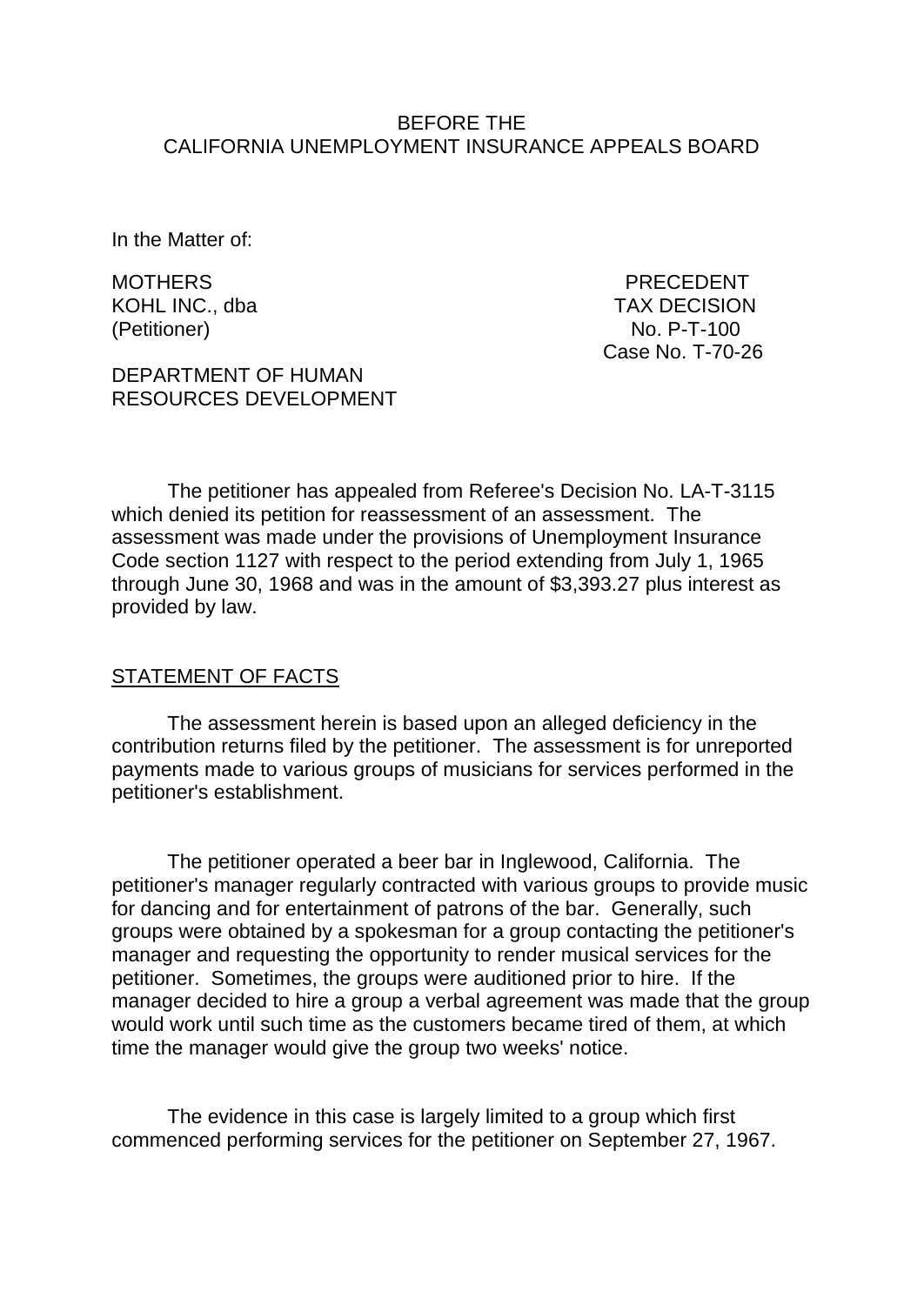Prior to September 27, 1967 a singer by the name of Dave Hall was working for the petitioner. Hall anticipated that the group with which he was then working would soon be leaving and he contacted a trio which was then working on another job. He told the trio he thought that if they would be willing to join with him, he could get the job working for the petitioner. After a few practice sessions in order to fit Hall into the trio, they were auditioned and hired.

Initially, Hall acted as spokesman for the group and negotiated the remuneration they would receive. The group performed services Wednesday through Sunday of each week. At the request of the musicians, they were paid nightly in cash. Hall would obtain the money and pay the musicians individually. At the end of the week a check was prepared in the total amount to cover the amount due the group for the week. Sometimes the checks were made payable to Dave Hall and other times to the individuals in the group. The named individual would endorse the check thereby indicating the group had been paid in full for the week.

The trio considered themselves a partnership and divided their income equally. It appears that the petitioner considered Hall to be the leader of the group and he was paid an amount somewhat greater than that shared by the trio. For a while the group was identified by the name of "Dave Hall and the Hallmarks." Later, they changed the name every week just to have "something to talk about," and then had no name at all. The individuals comprising the trio did not consider Hall to be the leader and decisions were made as a group.

Some of the equipment used by the group belonged to the trio as a whole. If such equipment required repair, it was considered a group expense. Basically, the equipment consisted of guitars, amplifiers and speakers. The trio preferred using its own equipment and the petitioner did not furnish any equipment. They provided their own musical arrangements. Each individual selected his own wearing apparel and there was no prescribed uniform or style of dress.

From time to time the petitioner would suggest the group ought to rehearse in order to learn some new songs, but normally the group made its own decision as to when, where and what they would rehearse. Occasionally, the petitioner would ask the group to play softer, particularly if a complaint was made by a person living in the neighborhood adjoining the bar. It was the petitioner's policy to have its groups take 15 minutes intermission out of every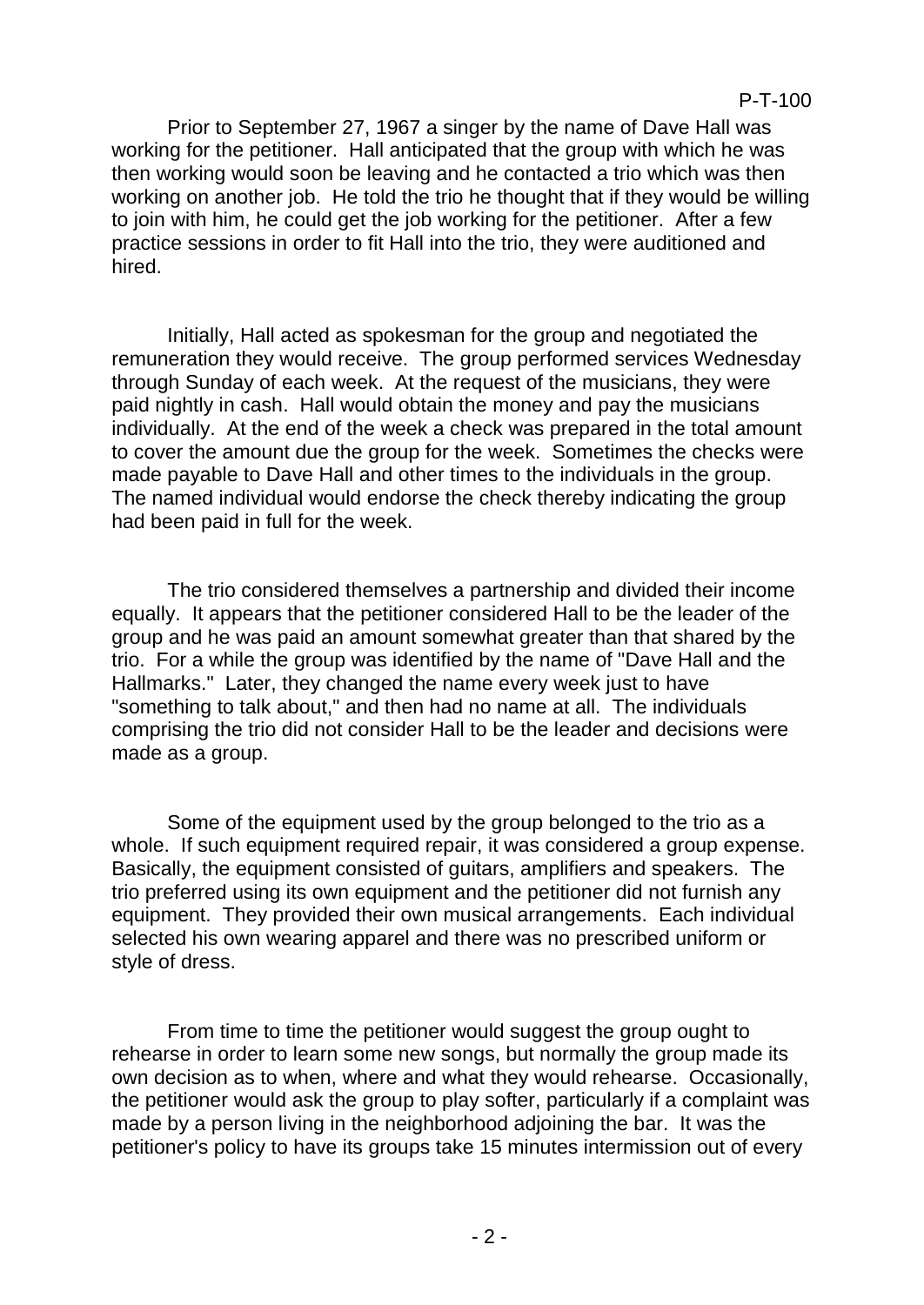hour and this policy was continued during the period that Dave Hall and the trio were engaged.

On or about March 31, 1968 Hall decided he wanted to travel. The trio decided they did not wish to go with him and remained on the job as a trio for several months thereafter. On one or two occasions they were let go for a short period of time because the petitioner felt their "act was getting stale." On each occasion they were given two weeks' notice, but the last time they were released they were given one week's notice. There was no written contract of hire and no union agreement.

Occasionally the trio obtained other single night engagements which they accepted because they were substantially more remunerative. They notified the petitioner in advance as far as possible and were expected to obtain a substitute group. This arrangement was agreed to at the time of hire. While the petitioner's manager was unhappy with this situation, he felt he could not prevent it for fear that the group would quit. If an individual member of the trio needed a night off it was his obligation to obtain a replacement. The trio was first organized in 1966 and played both casual and steady engagements at other locations prior to and subsequent to working for the petitioner. Their style of music was described as rock and roll.

The foregoing facts are based upon testimony given by two members of the trio who were subpoenaed by the Department to appear at the hearing and the petitioner's manager. Other groups who performed for the petitioner during the assessment period are not identified in the record and no specific evidence was adduced as to the basis upon which these groups performed for the petitioner. The petitioner's manager did testify that he had never attempted to organize a group to play for the petitioner nor had he requested that some other person do this for him. All contracts were verbal and for an indefinite time. Many groups played for just two or three weeks and would then leave because they had obtained a better job. The trio hereinbefore discussed played the longest engagement of any group.

### REASONS FOR DECISION

At issue in this matter is the question of whether the petitioner was the employer of the musicians who provided music for dancing and entertainment of patrons of the petitioner's bar. The referee concluded that Dave Hall and the trio were engaged as a "house band" and that they were employees of the petitioner. We are unable to agree with this conclusion.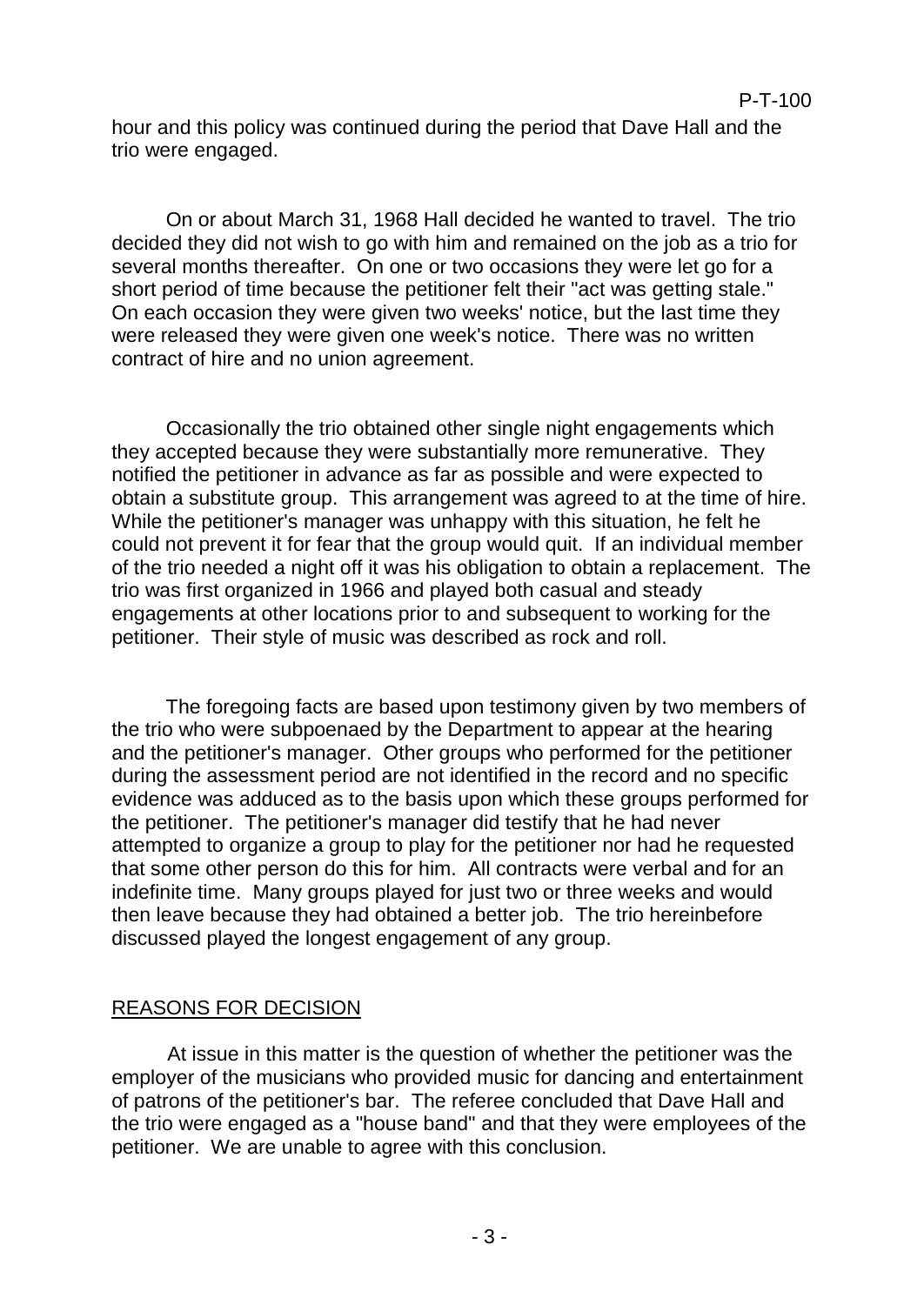### P-T-100

Section 601 of the Unemployment Insurance Code provides as follows:

"'Employment,' means service, including service in interstate commerce, performed for wages or under any contract of hire, written or oral, express or implied."

In our Appeals Board Decision No. P-T-99 we considered at some length the various court decisions involving the status of musicians under federal and state social legislative enactments. In particular we indicated we were not impressed with those decisions which seemed to resolve the issue on the basis of such labels as "name band" and "house band." We pointed out that in California we are obligated to follow a particularly defined commonlaw standard of status determination. For unemployment insurance tax purposes the distinction between an employee and an independent contractor must be made in accordance with the standards set forth in the Restatement of the Law of Agency, section 220(2). The right to control the means by which the work is accomplished is clearly the most significant test of the employment relationship and the other matters enumerated constitute merely "secondary elements." (Tieberg v. CUIAB (1970, 8 Cal. 3rd \_\_\_\_, 471 P. 2d 975)

Illustrative of the fallacy of relying on labels as a basis for status determination is section 675-5 of Title 22, California Administrative Code. This regulation provides, in part, as follows:

"(a) Independent Leader Employer. As used herein the terms 'independent band leader' refers to a person who operates a band or orchestra as an independent business enterprise, with the musicians under his direction and control. Illustrative of such an independent band leader is the leader of what is commonly known as a 'name band.' Such an independent band leader is the employer of the individual musicians employed in such a band or orchestra regardless of whether or not the written contract with the purchaser of the music contains a provision (such as is found in the contract form prescribed by the American Federation of Musicians commonly known as the 'Form B' contract) purporting to make the purchaser of the music the employer of the individual musicians.

"(b) Purchaser of Music Employer. The employing unit operating the establishment in which a band or orchestra performs, herein referred to as the 'purchaser of the music,' is the employer of the leader and musicians when such employing unit hires the musicians to play regularly as a 'house band' or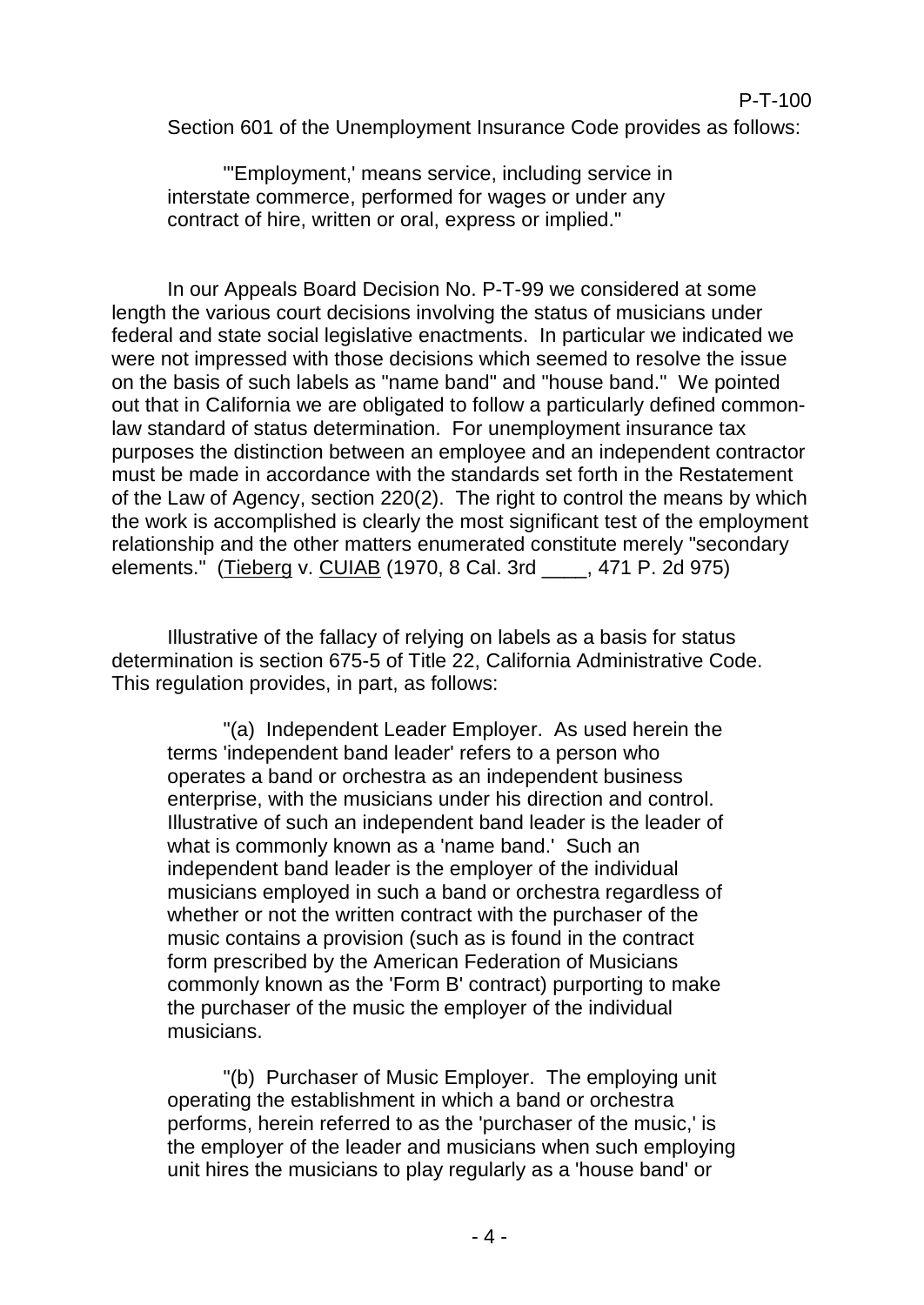'staff orchestra,' or under any arrangement whereby the leader and musicians are in fact subject to the direction and control of such employing unit."

This regulation purports as a matter of law to make the purchaser of music the employer of the leader and musicians when such employing unit hires the musicians to play regularly as a "house band" or "staff orchestra." It also purports as a matter of law to make a so-called "independent band leader" the employer of the individual musicians in the band and defines an "independent band leader" as a leader of what is commonly known as a "name band." Even if the terms "name band" and "house band" were capable of precise definition, we still have to make our status determination on the basis of the standards set forth in the Restatement.

We now consider the facts in the instant case for the purpose of determining if the petitioner had the right to control the means by which the musicians accomplished their work. The evidence discloses that the group sometimes identified as Dave Hall and his Hallmarks were engaged by the petitioner under an oral contract whereby they were to perform services five nights per week for an indefinite period. The contract was for a fixed amount each week although at the request of the group they were paid nightly. The only evidence of attempted exercise of control by the petitioner was the occasional request that the group play more softly when complaints were received from individuals living in the neighborhood and suggestions that the group should rehearse to learn new songs. Suggestions are not indicative of an employer's right of control. Western Indemnity Co. v. Pillsbury (1916), 172 Cal. 807 at page 813, 159 P. 721 at page 724; Moody v. Industrial Accident Commission (1928), 204 Cal. 668 at page 671, 269 P. 542 at page 543, 60 A.L.R. 299 at page 302. Actually the group determined when, where and what they would rehearse.

In contrast to this limited evidence of attempted exercise of control, we have the undisputed fact that the group was free to accept and did play other engagements while working for the petitioner. While the petitioner did not like this situation, he felt he was powerless to prevent it. This fact, alone, is near being decisive in concluding that the petitioner did not have the kind of complete and authoritative control which is necessary to establish an employer-employee relationship. Winther v. Industrial Accident Commission (1936), 16 Cal. App. 2d 131 at page 136, 60 P. 2d 342 at pages 344 and 345; S.A. Gerrard Co. v. Industrial Accident Commission (1941), 17 Cal. 2d 411 at page 414, 110 P. 2d 377 at page 378; Burlingham v. Gray (1943), supra, 22 Cal. 2d 87 at pages 94, 99, 101, and 102, 137 P. 2d 9 at pages 13, 15, 16 and 17; Baugh v. Rogers (1944), 24 Cal. 2d 200 at page 206, 148 P. 2d 633 at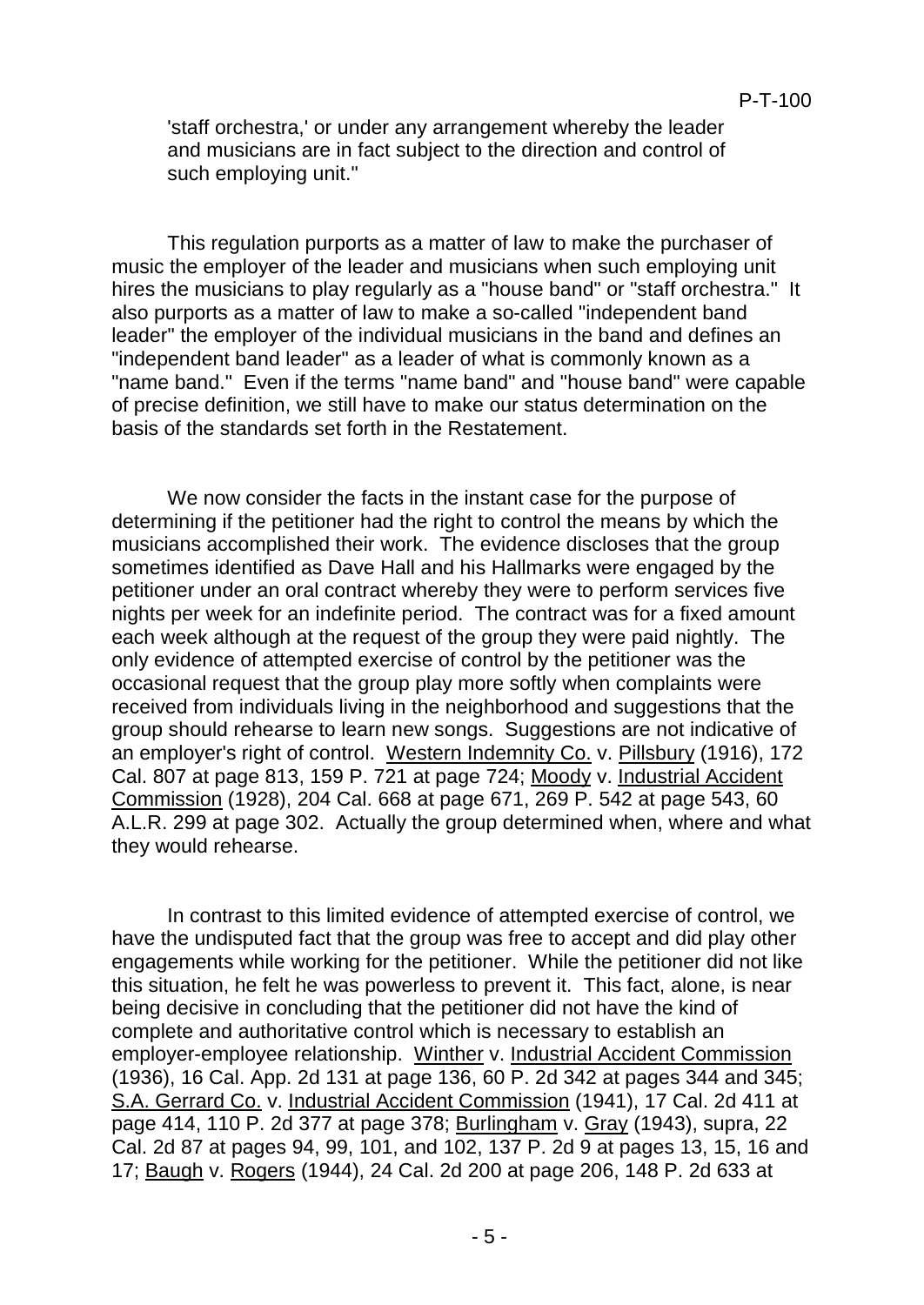page 637, 152 A.L.R. 1043 at page 1048; Shoopman v. Pacific Greyhound Lines (1959), 169 Cal. App. 2d 848 at page 853, 338 P. 2d 3 at page 7.

Of the factors enumerated in the Restatement aside from the right of control, an independent contractual relationship is indicated by the fact that the trio was an organized group regularly engaged in performing services as musicians both prior to and subsequent to working for the petitioner. It is clear from the evidence that Dave Hall was not acting as agent for the petitioner when he contacted the trio and requested that they join him in working at the petitioner's establishment. The petitioner supplied only the place to work whereas the group had a substantial investment in equipment and provided their own musical arrangements.

Under certain circumstances the length of time the services are performed may be significant. However, like any other single factor, it is not determinative. (Mowry v. Board of Review of Dept. of Labor (1952), 411 Ill. 508, 104 N.E. 2d 280; see also Employment Security Commission v. Heidelberg Hotel Co., Inc. (1951), 211 Miss. 104, 51 S. 2d 47; Seattle Aerie No. 1 of Fraternal Order of Eagles v. Commissioner (1945), 23 Wash. 2d 167, 160 P. 2d 614)

Other factors tend to show an employer-employee relationship such as the method of payment and the fact that the work was part of the regular business of the petitioner. However, these factors are but some evidentiary indicia of the right of control. Where, as here, there is independent evidence that the petitioner lacked the right of control, these factors appear to be of minute consequence.

In some instances, strong evidence of an employment relationship may be found in the right to discharge at will without cause. (Empire Star Mines Co., Ltd. v. California Employment Commission (1946) 28 Cal. 2d 33, 168 P. 2d 686) Such evidence is of little value where, as here, the petitioner could discharge the musicians only when the petitioner's customers became tired of the group then performing and upon two weeks' notice. Even then it is questionable if the petitioner could have discharged any of the individual musicians. Rather, he would have had to discharge the entire group which lends further support to our conclusion that the relationship sustained was that of independent contractor. (Western Indemnity Co. v. Pillsbury, supra)

We need not resolve in this decision the question of whether Dave Hall was the leader of the group or whether he was a member of a partnership or a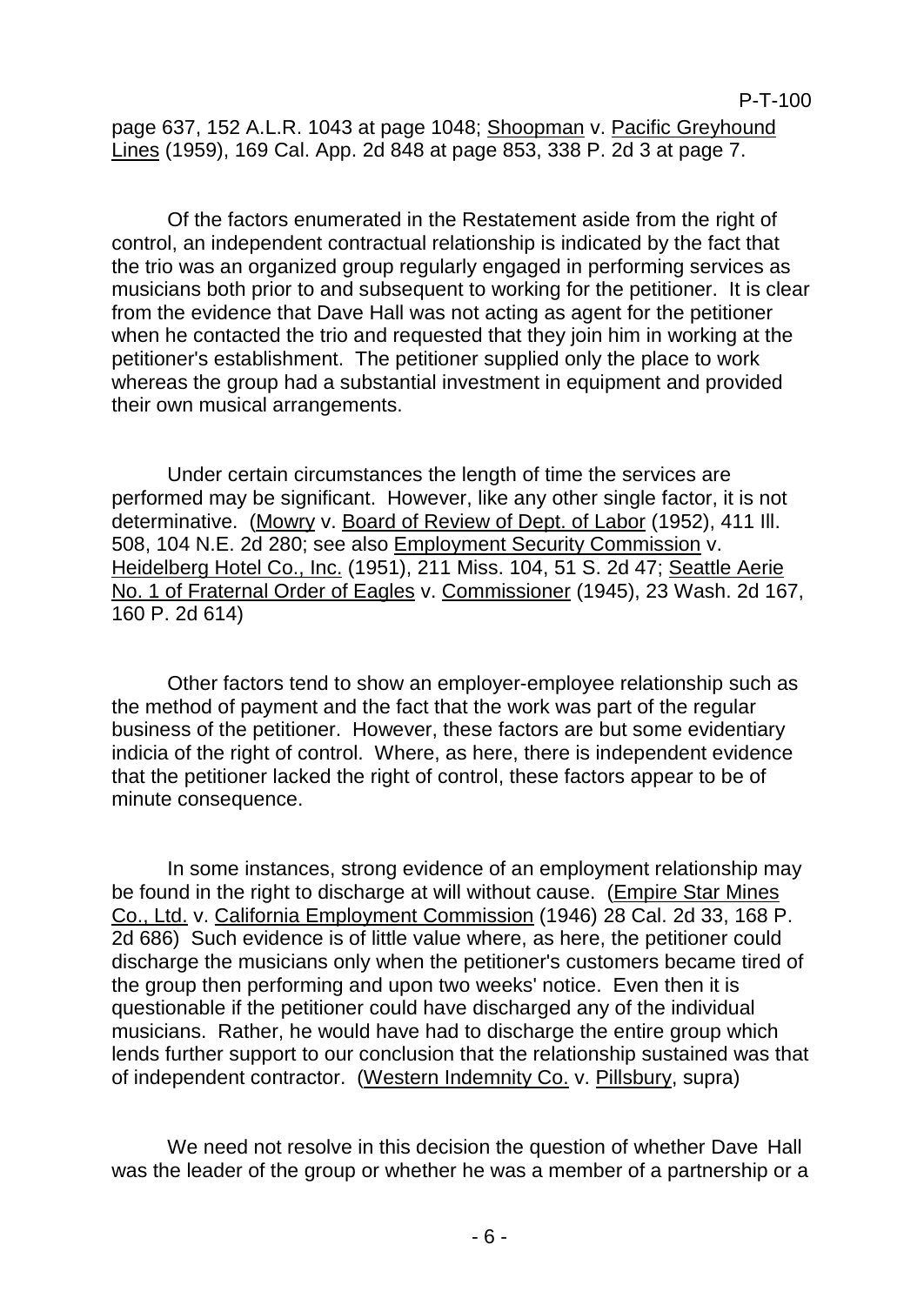joint venture. Nor need we resolve whether the trio was a partnership. Our conclusion is only that Dave Hall and the trio were not employees of the petitioner.

The assessment in this case covers a period from July 1, 1965 through June 30, 1968. We have pointed out that the evidence in this case relates almost exclusively to the services performed by Dave Hall and the trio. There was no stipulation that this evidence was representative of the conditions of hire and performance of other groups of musicians who worked for the petitioner prior to September 27, 1967 when Dave Hall and the trio were engaged.

The burden of proof is on the taxpayer who seeks to recover taxes on the ground they were illegally assessed. (Isenberg v. California Emp. Stab. Com. (1947), 30 Cal. 2d 34, 180 P. 2d 11) Section 5036 of Title 22 of the California Administrative Code provides that in a hearing before a referee the burden of proving the allegations contained in the petition shall be on the petitioner. The fact that one is performing work for another is prima facie evidence of employment and such person is presumed to be a servant in the absence of evidence to the contrary. (Hillen v. Industrial Accident Commission (1926), 199 Cal. 577, 250 P. 570)

The only evidence in the record which can be said to apply generally to all groups hired by the petitioner is the testimony of the petitioner's manager that he hired all groups under an oral agreement whereby the groups would perform services until the customers became tired of them whereupon he would give them two weeks' notice. The groups were to keep their music upto-date and were to rehearse. Apparently, they were free to leave anytime they obtained other preferable employment.

In our opinion, this evidence, standing alone, cannot sustain the petitioner's burden of establishing that the musicians or groups of musicians were not its employees. Completely lacking from such evidence is any showing that the petitioner had relinquished the right to control the means by which the work was accomplished. Therefore, we must deny that portion of the petition for reassessment which is based upon wages paid to musicians, including Dave Hall, other than the wages paid to Dave Hall and the trio commencing on September 27, 1967.